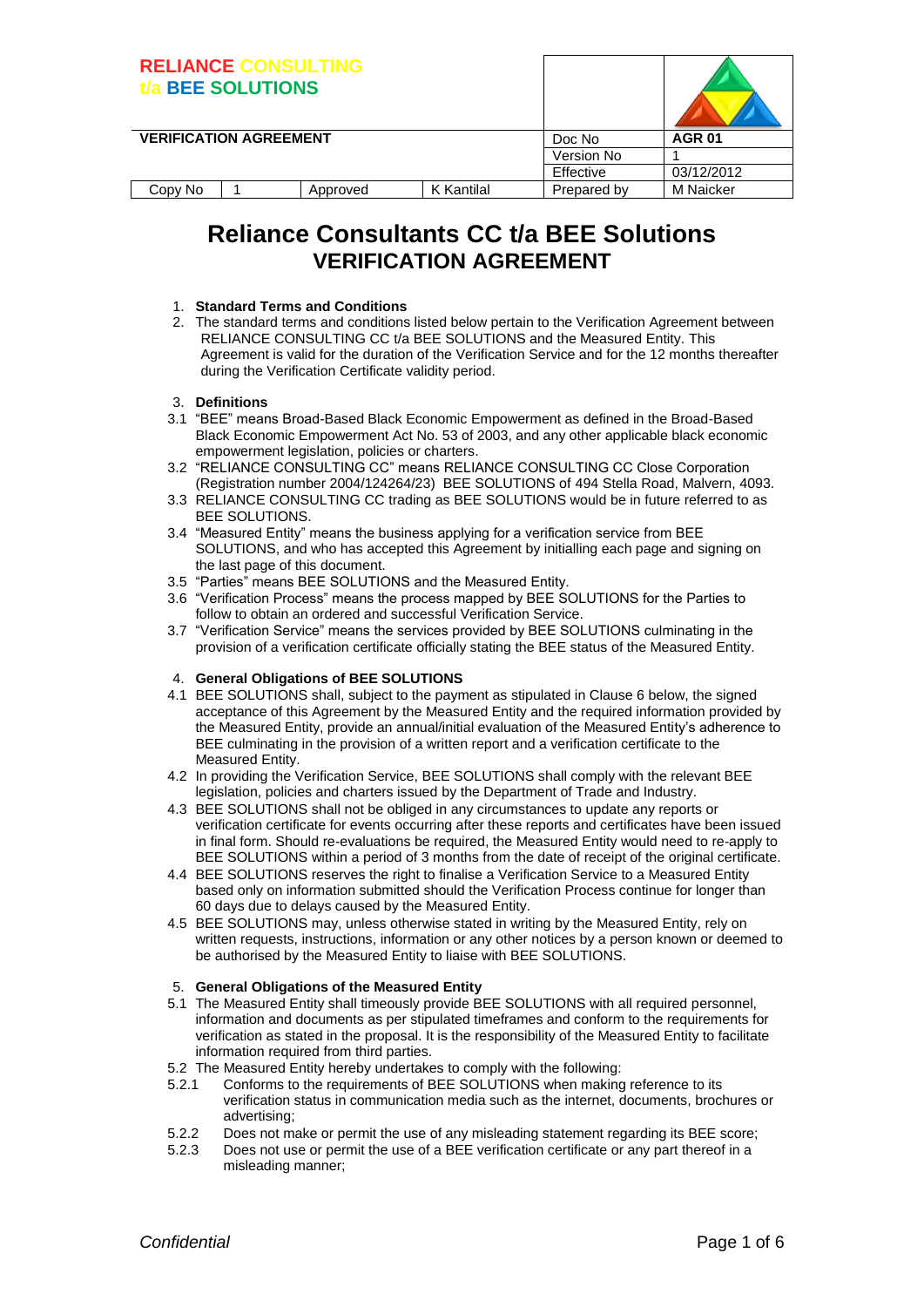# **RELIANCE CONSULTING**

| <b>BEE SOLUTIONS</b>          |          |            |             |               |
|-------------------------------|----------|------------|-------------|---------------|
| <b>VERIFICATION AGREEMENT</b> |          |            | Doc No      | <b>AGR 01</b> |
|                               |          |            | Version No  |               |
|                               |          |            | Effective   | 03/12/2012    |
| Copy No                       | Approved | K Kantilal | Prepared by | M Naicker     |

- 5.2.4 Does not use its verification status in such a manner that would bring BEE SOLUTIONS in disrepute and lose public trust;
- 5.2.5 Reproduces any verification report only in full.
- 5.3 The Measured Entity hereby warrants that all information supplied to BEE SOLUTIONS in terms of this agreement, whether by the Measured Entity or a representative of the Measured Entity is factually accurate and can be relied on as such when conducting the Verification Service.
- 5.4 In the event that incorrect or fraudulent information is submitted to BEE SOLUTIONS by the measured Entity or their representative(s), BEE SOLUTIONS has the right to terminate this agreement with immediate effect at any stage of the Verification Process without refund, cancel the issued verification certificate without refund, and report such entities to the Department of Trade & Industry.
- 5.5 The Measured Entity hereby undertakes that it shall place no reliance on interim advice or reports, and acknowledges that the only binding documents it may place reliance on are the final report and verification certificate issued by BEE SOLUTIONS to the Measured Entity at the end of the Verification Service.
- 5.6 The Measured Entity shall not cede, delegate or assign any or all of its rights or obligations in terms of this agreement without first obtaining the prior written consent of BEE SOLUTIONS.
- 5.7 The Measured Entity is required to retain documents used for the Verification Process for a minimum period of five (5) years.
- 5.8 By signing this document, the Measured Entity hereby officially engages BEE SOLUTIONS in line with the quote prepared, and is liable for the whole amount unless this Agreement is terminated.

#### 6. **Rights of the Measured Entity**

- 6.1 The Measured Entity, or the users of the verification results, has the right to lodge an appeal or complaint against BEE SOLUTIONS within 7(seven) days of the issue of the verification result in question. The procedure followed is detailed in Handling of Appeals F01 or Handling of Complaints F02 that can be obtained directly from BEE SOLUTIONS.
- 6.2 The Measured Entity has the right to terminate this Agreement in accordance with Clause 12 below.

#### 7. **Payment**

- 7.1 As agreed the fee for the 2013 bee verification will be done free of any charges.
- 7.2 Measured Entities falling into the Exempted Micro Enterprise category shall pay 100% upfront, and Qualifying Small Enterprises and Generics shall pay BEE SOLUTIONS 50% of the quoted price prior to BEE SOLUTIONS commencing with the Verification Service. The remaining 50% and travel expenses as well as any other expenses that may be incurred during the Verification Service as agreed to by the Parties shall be payable prior to the final report and verification certificate being issued.
- 7.3 All fees are to be paid directly into the bank account of BEE SOLUTIONS T/A BEE SOLUTIONS.
- 7.4 In the event that final payments are not made within 8 (eight) days of invoicing, BEE SOLUTIONS shall be entitled to levy an immediate 5% penalty and interest on all outstanding amounts at the maximum permissible rate from due date to payment date.
- 7.5 In the event that BEE SOLUTIONS needs to instruct attorneys to collect from the Measured Entity any amount owing to BEE SOLUTIONS, the Measured Entity agrees to pay all attorney costs and collection charges and commissions.
- 7.6 Quotes are prepared according to standard sampling techniques and the business information provided upfront by the Measured Entity. Should samples be found to be defective, or information provided upfront factually inaccurate, BEE SOLUTIONS reserves the right to increase the number of hours required to complete the Verification Service.
- 7.7 Should the Measured Entity not adhere to the time frames for submission of information as stated both in the proposal and Verification Information Manual, they will have an additional 2,5% of the total fee for every 5 (five) working days late submission added onto the total fee. When the period of late submission accrues to 20 (twenty) working days, the Measured Entity is issued with a letter as closure to the verification service, and all monies paid to that point to BEE SOLUTIONS is forfeited by the Measured Entity.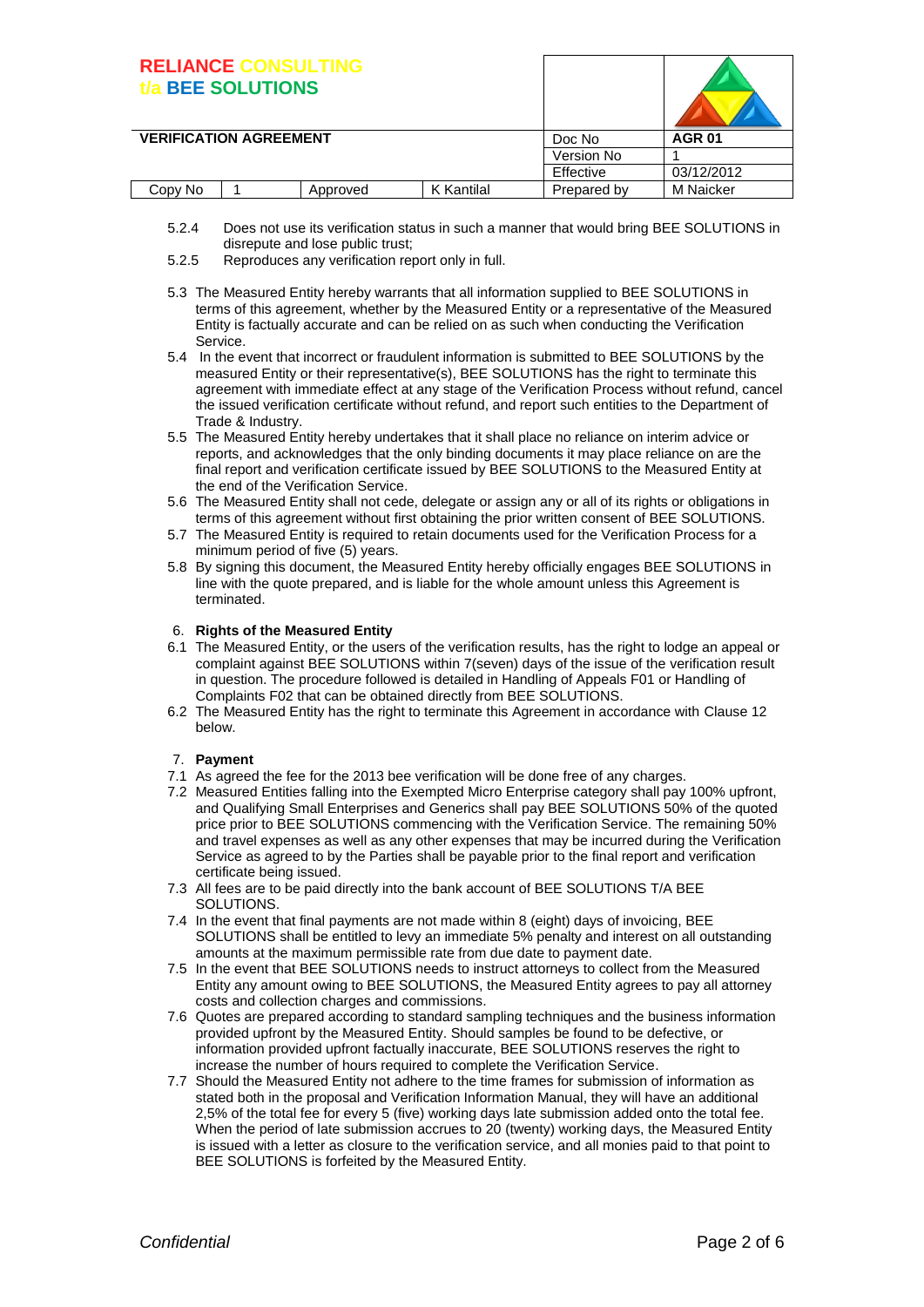## **RELIANCE CONSULTING t/a BEE SOLUTIONS**

| BELIANGE GONOGETHIS<br><b>BEE SOLUTIONS</b> |          |            |               |                  |
|---------------------------------------------|----------|------------|---------------|------------------|
| <b>VERIFICATION AGREEMENT</b>               |          | Doc No     | <b>AGR 01</b> |                  |
|                                             |          |            | Version No    |                  |
|                                             |          |            | Effective     | 03/12/2012       |
| Copy No                                     | Approved | K Kantilal | Prepared by   | <b>M</b> Naicker |

#### 8. **Employees/Sub-contractors**

- 8.1 The Measured Entity agrees not to make any offer of employment to or employ any staff of BEE SOLUTIONS providing the Verification Service, and similarly BEE SOLUTIONS undertakes not to make any offer of employment or employ any staff of the Measured Entity during the provision of the Verification Service.
- 8.2 BEE SOLUTIONS shall have the right to appoint suitable sub-contractors to assist in the delivery of the Verification Service.

#### 9. **Confidentiality**

- 9.1 In the course of the Verification Service, BEE SOLUTIONS may acquire knowledge of sensitive information concerning the Measured Entity that it undertakes to treat as confidential and not disclose to third parties unless written consent to do so is received by the Measured Entity. This information does not include that which the Measured Entity itself makes publicly available. This clause does not apply where disclosure is a requirement by law or BEE SOLUTIONS's professional advisors or on requests by the South African National Accreditation System (SANAS) or the Department of Trade & Industry (DTI),
- 9.2 The SANAS regulation R47-01 requires that BEE SOLUTIONS make publicly accessible information about the BEE status level granted to the Measured Entity. It also requires that BEE SOLUTIONS provide the DTI with this BEE status level.
- 9.3 The Measured Entity and it's representatives agrees to keep confidential all methodologies, tools, processes and other intellectual property used by BEE SOLUTIONS to carry out the Verification Service, and shall not be copied or disclosed to a third party without the written consent of BEE SOLUTIONS.

#### 10. **Impartiality**

- 10.1Reliance Consulting Verification Services are committed to ensuring that all verifications are performed impartially, independently and transparently through detailed documented and implemented procedures
- 10.2Reliance Consulting Verification Services will not provide any BEE consulting services or engage in any other service that could impact the confidentiality, objectivity or impartiality of its verification activities.

#### 11. **Ownership**

11.1BEE SOLUTIONS shall retain ownership of the copyright, design, trademark and all other intellectual property rights of all products of the Verification Service, whether tangible or intangible.

#### 12. **Exclusions and Limitation of Liability**

- 12.1.1 The Measured Entity hereby indemnifies BEE SOLUTIONS against all and any liability that may arise as a result of:
- 12.1.2 any loss or damage suffered by the Measured Enterprise or a third party pertaining to the Verification Service provided by BEE SOLUTIONS in terms of this agreement.
- 12.1.3 the factual inaccuracy of any information supplied by the Measured Entity or by any person representing the Measured Entity.
- 12.1.4 any breach by the Measured Entity of it's obligations under this agreement
- 12.1.5 any claims made or threatened by a third party which arises from or are connected with a breach referred to in clause 10.1.3 above.
- 12.2 Notwithstanding anything to the contrary contained in this agreement, the liability of BEE SOLUTIONS (or any member, employee or agent thereof) in respect of any claim arising out of this agreement or related to the Verification Service provided to the Measured Entity in terms of this agreement, shall be limited to the fees payable in accordance with the upfront quote to the Measured Entity, and shall not include any liability for any indirect or consequential loss or damages incurred by the Measured Entity or any other person.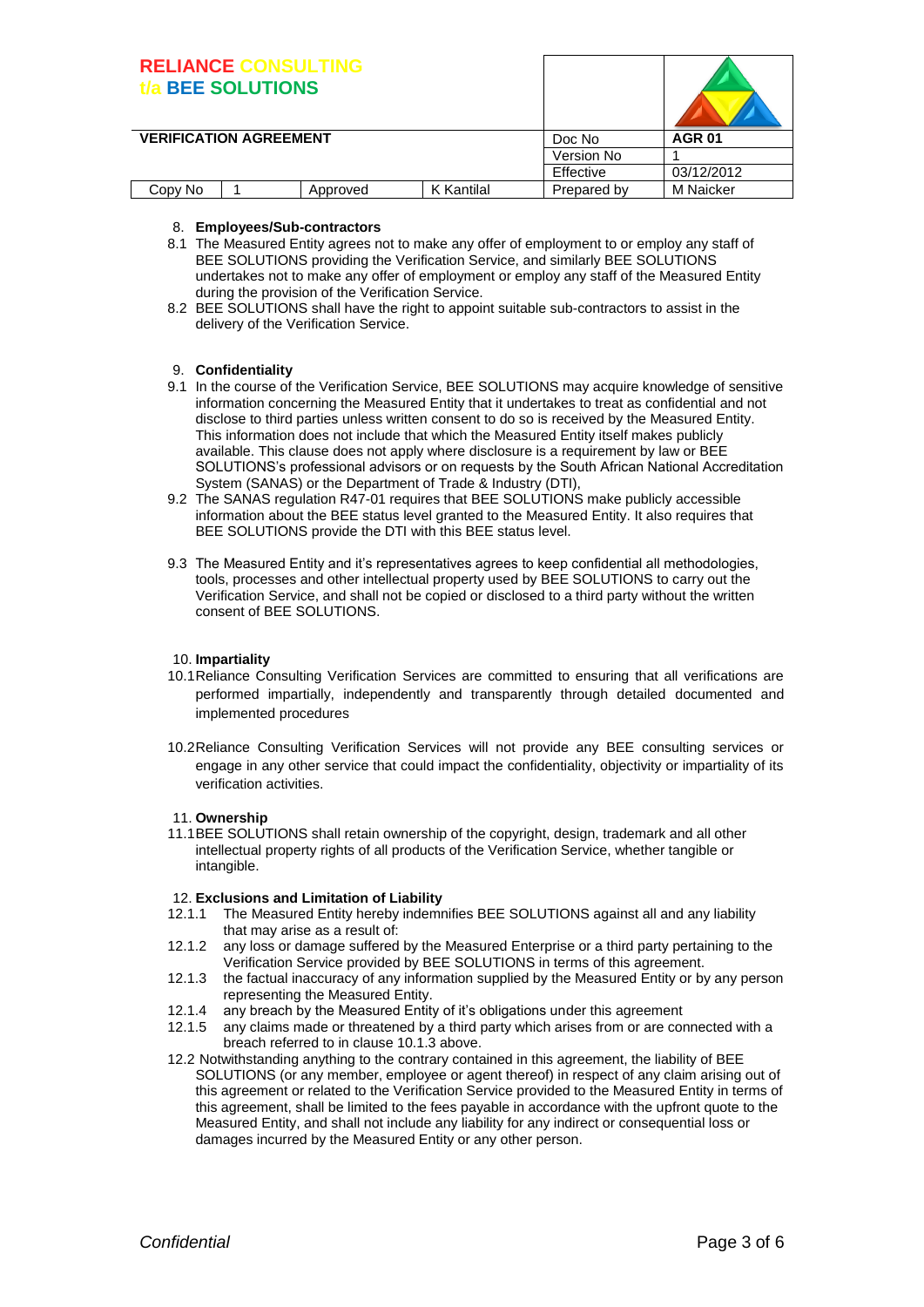| <b>RELIANCE CONSULTING</b>    | <b>BEE SOLUTIONS</b> |          |                   |             |                  |
|-------------------------------|----------------------|----------|-------------------|-------------|------------------|
| <b>VERIFICATION AGREEMENT</b> |                      |          |                   | Doc No      | <b>AGR 01</b>    |
|                               |                      |          |                   | Version No  |                  |
|                               |                      |          |                   | Effective   | 03/12/2012       |
| Copy No                       |                      | Approved | <b>K</b> Kantilal | Prepared by | <b>M</b> Naicker |

#### 13. **Use of Marks and Reliance Consulting Logo**

- 13.1 The identifying unique verification mark/ stamps which will be issued by Reliance Consulting Verification Service will be the Reliance Consulting Logo together with the certificate number.
- 13.2 Governing rules are communicated on issuance of the certificate in an accompanying letter which sets out the following:
- 13.2.1 The mark or logo cannot be used to imply verification in areas which have not been verified.
- 13.2.2 The mark or logo can only be used once verification is complete and certificate issued and together with the certificate number
- 13.2.3 The mark or logo can only be used on the measured entity's website, letterhead and brochure. All other uses must be requested by the measured entity in writing to the VerificationManager of Reliance Consulting BEE showing clearly how and where the logo/mark wll be used. The Verification Manager will approve or reject, in writing, within 1 week of the request.
- 13.2.4 should the score be appealed, the measured entity may not use the logo or certificate until such time that the appeal process is concluded.

#### 14. **Force Majeure**

14.1Should any Party be unable to comply with this agreement as a result of a cause beyond their reasonable control, neither Party shall be in breach of their contractual obligations nor incur any liability to the other Party. In the event of such an occurrence affecting one Party, that Party shall be obliged to notify the other as soon as reasonably practicable. The other Party shall then have the option of suspending or terminating the Verification Service.

#### 15. **Termination/Breach**

- 15.1Either Party may terminate this agreement by giving 14 (fourteen) days due notice to the other in writing. Termination shall be without prejudice to all rights which have accrued to either Party prior to the termination thereof. All monies due (whether in the form of fees or disbursements) shall become payable in full upon date of termination, and BEE SOLUTIONS shall be entitled to issue an invoice for an amount covering all unbilled fees pertaining to the Verification Service already conducted, whether in part or full.
- 15.2If either of the Parties commits a breach of this agreement ("defaulting party") and/or fails to comply with the provisions hereof, then the other against whom the breach is committed ("innocent party") shall be entitled to give the defaulting party 14 (fourteen) days notice in writing to remedy such breach. Should the defaulting party fail to comply with such notice then the innocent party shall forthwith be entitled, without prejudice to any other rights or remedies which the innocent party may have in law, including the right the right to claim damages:
	- to cancel this agreement; or
	- to claim immediate performance and/or payment of all the obligations of the defaulting party in terms hereof.

#### 16. **APPEALS**

16.1The Appeals procedure is publicly available on BEE SOLUTIONS website [http://www.beesolutions.co.za](http://www.beesolutions.co.za/) and is included with the Verification Agreement

#### 17. **COMPLAINTS**

17.1 A complaint relates to the manner in which the verification was conducted for example: the execution of the process, staff conduct or breach of confidentiality and can be from external or internal sources

17.2 The Complaints procedure and form is publicly available on the BEE SOLUTIONS website [http://www.beesolutions.co.za](http://www.beesolutions.co.za/)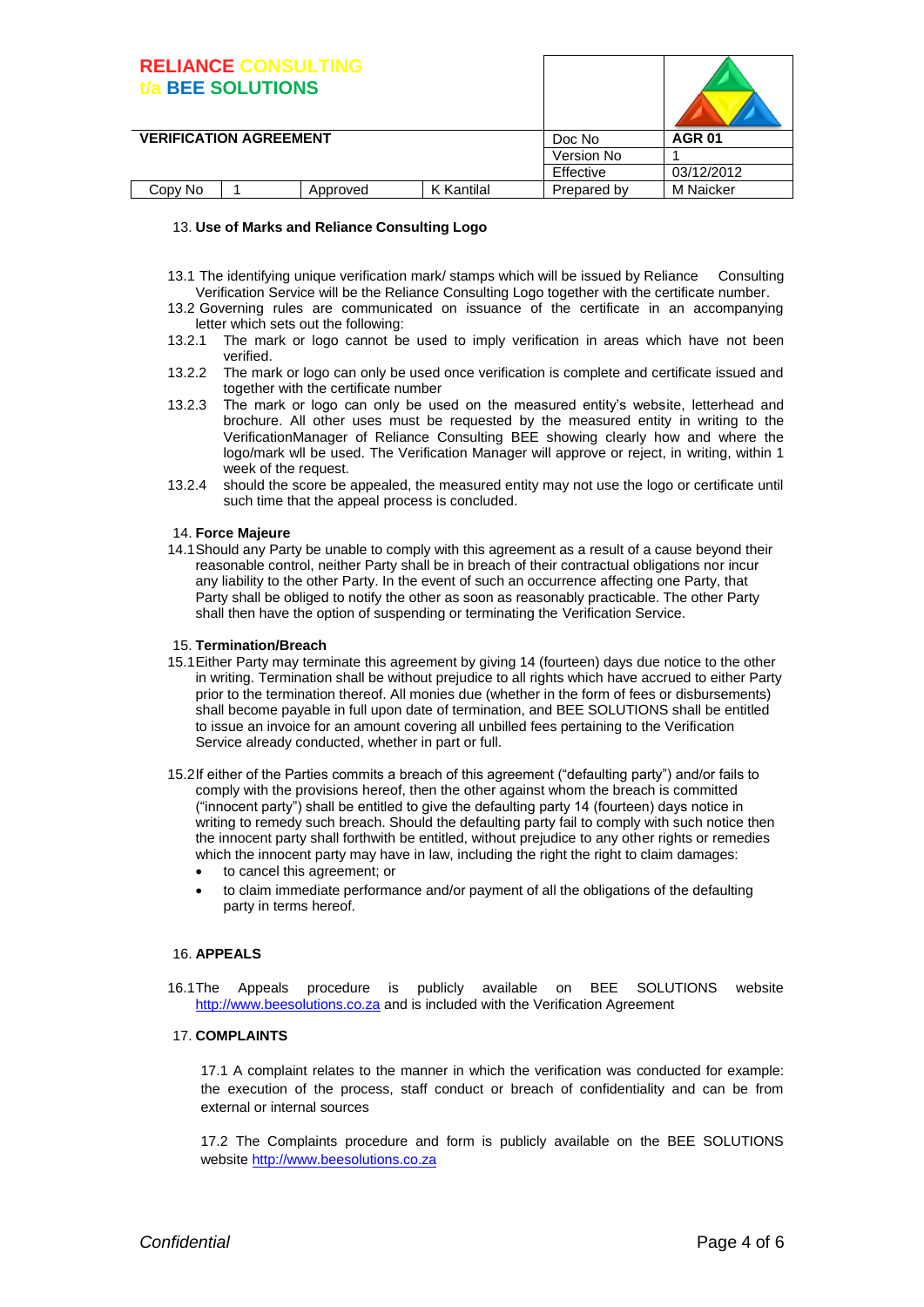### **RELIANCE CONSULTING t/a BEE SOLUTIONS**

|                               | <b>BEE SOLUTIONS</b> |          |            |             |                  |
|-------------------------------|----------------------|----------|------------|-------------|------------------|
| <b>VERIFICATION AGREEMENT</b> |                      |          |            | Doc No      | <b>AGR 01</b>    |
|                               |                      |          |            | Version No  |                  |
|                               |                      |          |            | Effective   | 03/12/2012       |
| Copy No                       |                      | Approved | K Kantilal | Prepared by | <b>M</b> Naicker |

#### 18. **IMPARTIALITY**

#### **18.1 Policy Statement**

18.1.1 Reliance Consulting has the following publicly available Impartiality statement on our website [http://www.beesolutions.co.za](http://www.beesolutions.co.za/) 

*18.1.2 Reliance Consulting Verification Services are committed to ensuring that all verifications are performed impartially, independently and transparently through detailed documented and implemented procedures* 

*18.1.3 Reliance Consulting Verification Services will not provide any BEE consulting services or engage in any other service that could impact the confidentiality, objectivity or impartiality of its verification activities.*

*18.1.4 In the event any member of the Reliance Consulting Verification Services team, or a member of their immediate family, has a direct financial interest, or a material indirect financial interest, in the measured entity, this creates a self-interest threat and the actions to be taken would be one of the following:*

- *All interests must be disclosed through a declaration of Impartiality*
- *Dispose of the direct financial interest prior to the individual being selected for the verification;*
- *Dispose of the indirect financial interest in total or dispose of an amount of the interest to ensure that the remaining interest is no longer material prior to the individual selected for the verification; or*
- *The individual will be advised that they will not be selected for this verification*

*"Impartiality is the actual and perceived presence of objectivity" SANAS-R47-02*

#### 19. **General**

- 19.1This agreement supercedes all prior agreements entered into between the parties relating to the subject matters thereof.
- 19.2This agreement constitutes the sole record of agreement between the Parties relating to the subject matter thereof. Any additions, variations or termination to this agreement shall be deemed in force or affect only if it is in writing and signed by the Parties.
- 19.3This agreement shall not create nor give rise to, nor shall it be intended to create or give rise to any third party rights.
- 19.4No relaxation or indulgence which any Party may grant to any other shall constitute a waiver of the rights of that Party, and shall not preclude that Party from exercising any rights which may have arisen in the past or which might arise in the future.
- 19.5All provisions of this agreement shall be severable and no provision shall be affected by the invalidity of any other provisions of this agreement.
- 19.6Each party consents in terms of Section 45 of the Magistrates Court Act of 1944 to the jurisdiction of the magistrates court in respect of any proceedings on this Agreement.
- 19.7BEE SOLUTIONS reserves the right to report any circumvention of the Codes or fronting practices to the Department of Trade & Industry.

#### 20. **Notices and Domicilia**

- 20.1Each Party chooses as its address for the purposes of giving any notice, serving any process or any other communications of whatsoever nature arising from this agreement, those stipulated in Clause 2.2 and Clause 15 of this agreement.
- 20.2Any Party may by written notice to the other Party change it's chosen address to another physical address in the Republic of South Africa.
- 20.3Any document to a Party contained in a correctly addressed envelope and delivered by hand to a responsible person during normal business hours at it's chosen address shall be deemed to have been received on the date of delivery.
- 20.4Where, in terms of this agreement any communication is required to be in writing, the term "writing" shall include communications by facsimile, and shall be considered to be adequate notice.